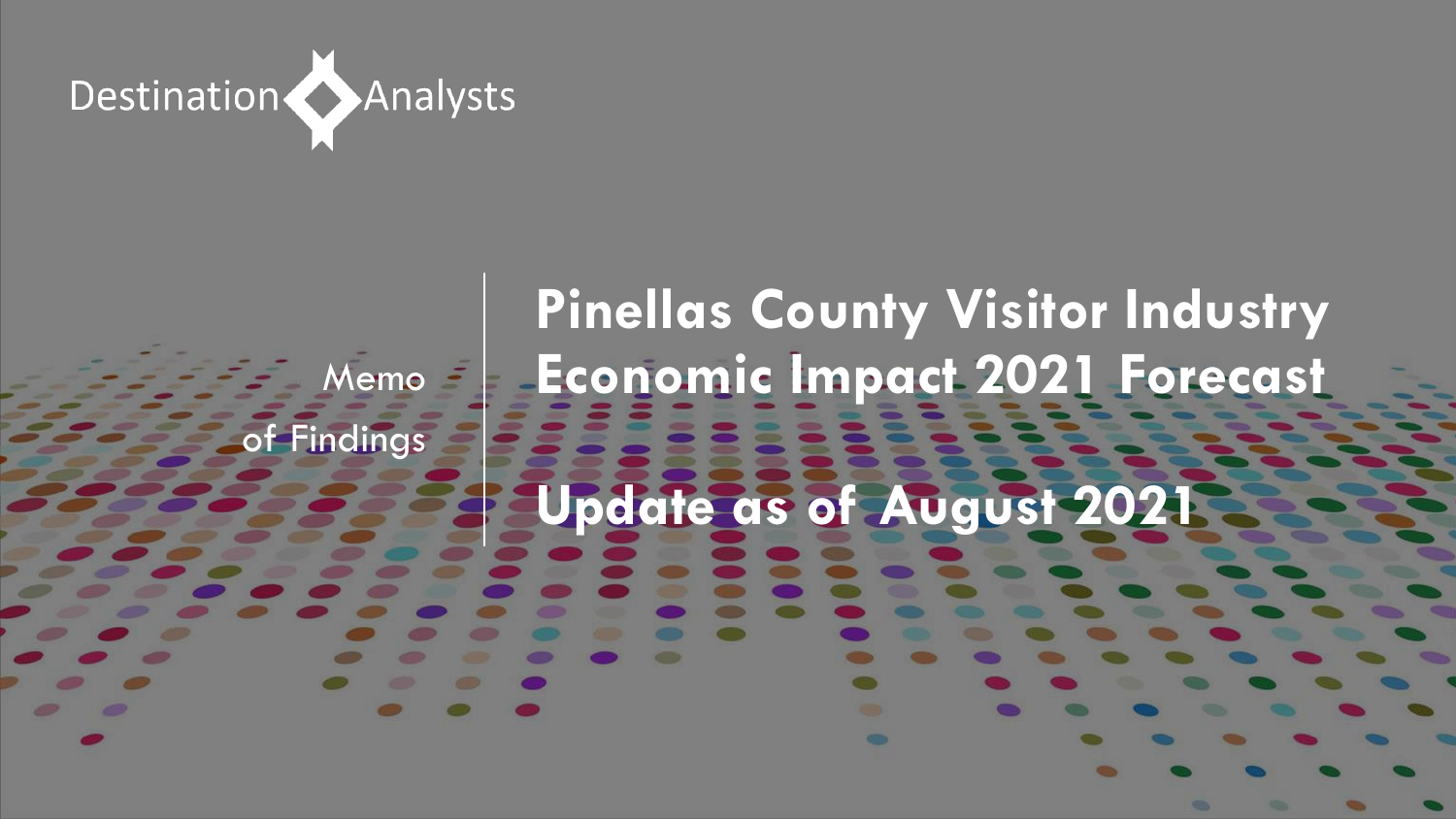This memo presents the findings from Destination Analysts' economic impact forecast that estimates the progression of visitor activity to Pinellas County and develops projections of the resulting overall economic impact as well as the consequent fiscal impact to government coffers. In addition to utilizing data from the ongoing Visit St. Pete/Clearwater Visitor Profile Study and Destination Analysts' economic impact modeling, several secondary sources were also reviewed in the forecasting process, including STR's 2021 occupancy forecast for Pinellas County.

#### **The following slides enumerate the resulting forecasts of:**

- a) Hotel Occupancy
- b) Overall Visitor Volume to Pinellas County
- c) Total Economic Impact
- d) Direct Spending by visitors
- e) Total Taxes Generated
- f) Hotel Tax Generated

The forecasted estimates that follow show a very positive recovery for Pinellas County in 2021 closely aligned with current occupancy forecasts from STR. In the first two quarters of 2021, Pinellas County led the rest of the nation in recovery with strong hotel occupancy and overall visitor volume. During the second quarter of 2021, Pinellas County saw record levels of visitor spending and ADR resulting in the some of the highest recorded hotel tax collections in many years. The last 6 months of 2021 is expected to far outpace 2020 and return to relative pre-pandemic levels. For the rest of the nation, returning to the high watermark of 2019 is expected to take longer than 12 months, however the tourism industry in Pinellas County is already showing strong recovery.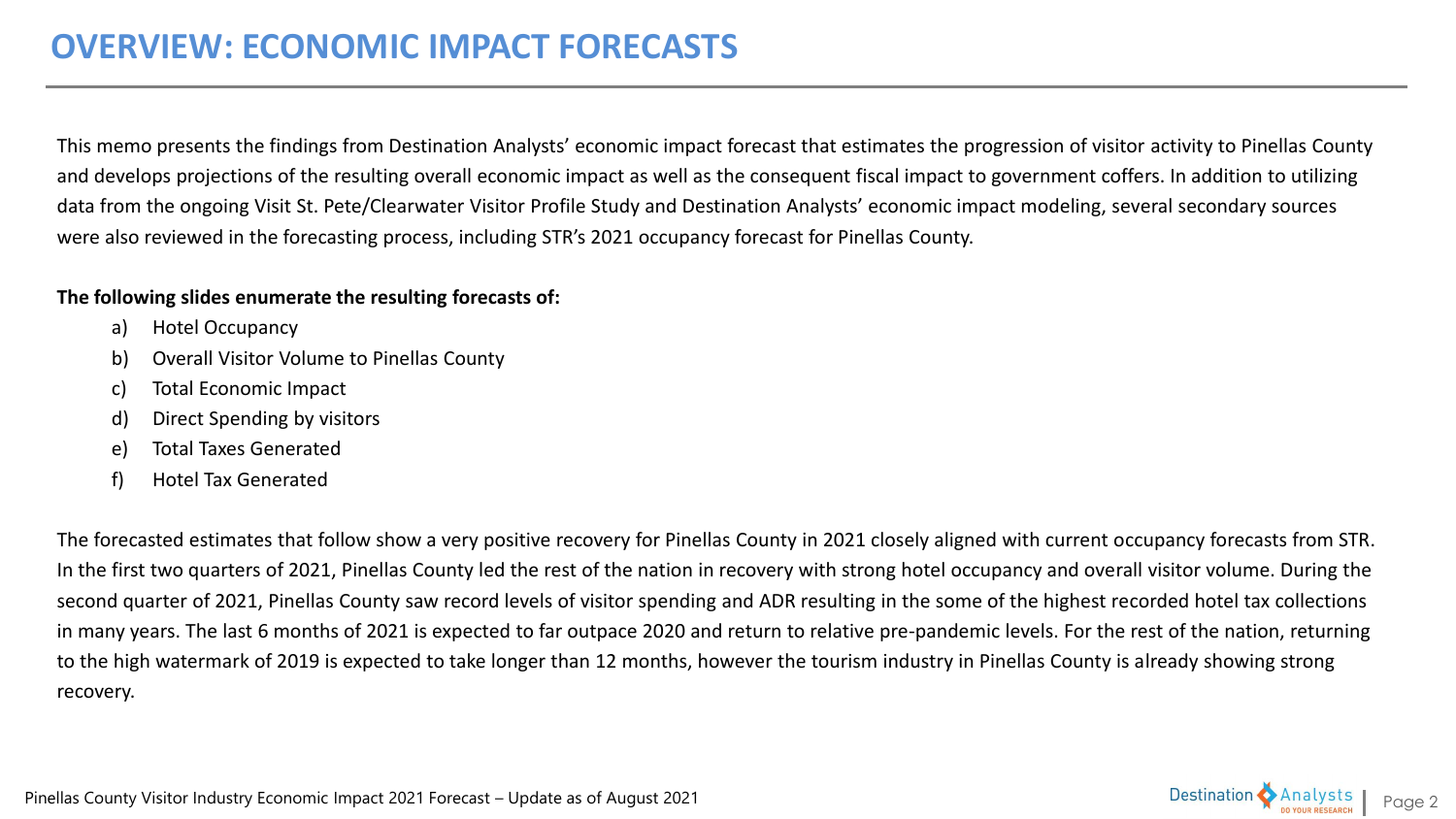# **FORECAST: HOTEL OCCUPANCY IN PINELLAS COUNTY**

|                 | 2018  | 2019  | 2020  | 2021                     | <b>Hote</b>          |
|-----------------|-------|-------|-------|--------------------------|----------------------|
| January         | 65.0% | 67.3% | 71.4% | $52.1\%$                 | 100.0%               |
| February        | 82.1% | 85.2% | 85.7% | 67.6% $\bigtriangledown$ |                      |
| <b>March</b>    | 88.1% | 88.6% | 52.6% | 83.7%                    | 80.0%                |
| <b>April</b>    | 77.3% | 79.1% | 20.6% | 81.6%                    |                      |
| May             | 69.6% | 74.6% | 41.6% | 76.6%                    | 60.0%                |
| June            | 75.3% | 75.9% | 53.3% | 80.6%                    |                      |
| July            | 76.8% | 75.9% | 52.3% | 77.9%                    | 40.0%                |
| <b>August</b>   | 65.7% | 64.3% | 47.4% | 63.2%                    |                      |
| September       | 58.0% | 57.8% | 47.4% | 56.6%                    | 20.0%                |
| October         | 62.7% | 65.9% | 52.0% | 68.8%                    |                      |
| <b>November</b> | 62.6% | 66.2% | 49.9% | 65.2%                    | 0.0%<br><b>Adris</b> |
| <b>December</b> | 60.6% | 62.9% | 48.4% | 59.0%                    | February<br>March    |

\*Arrows indicate statistically significant change from previous year

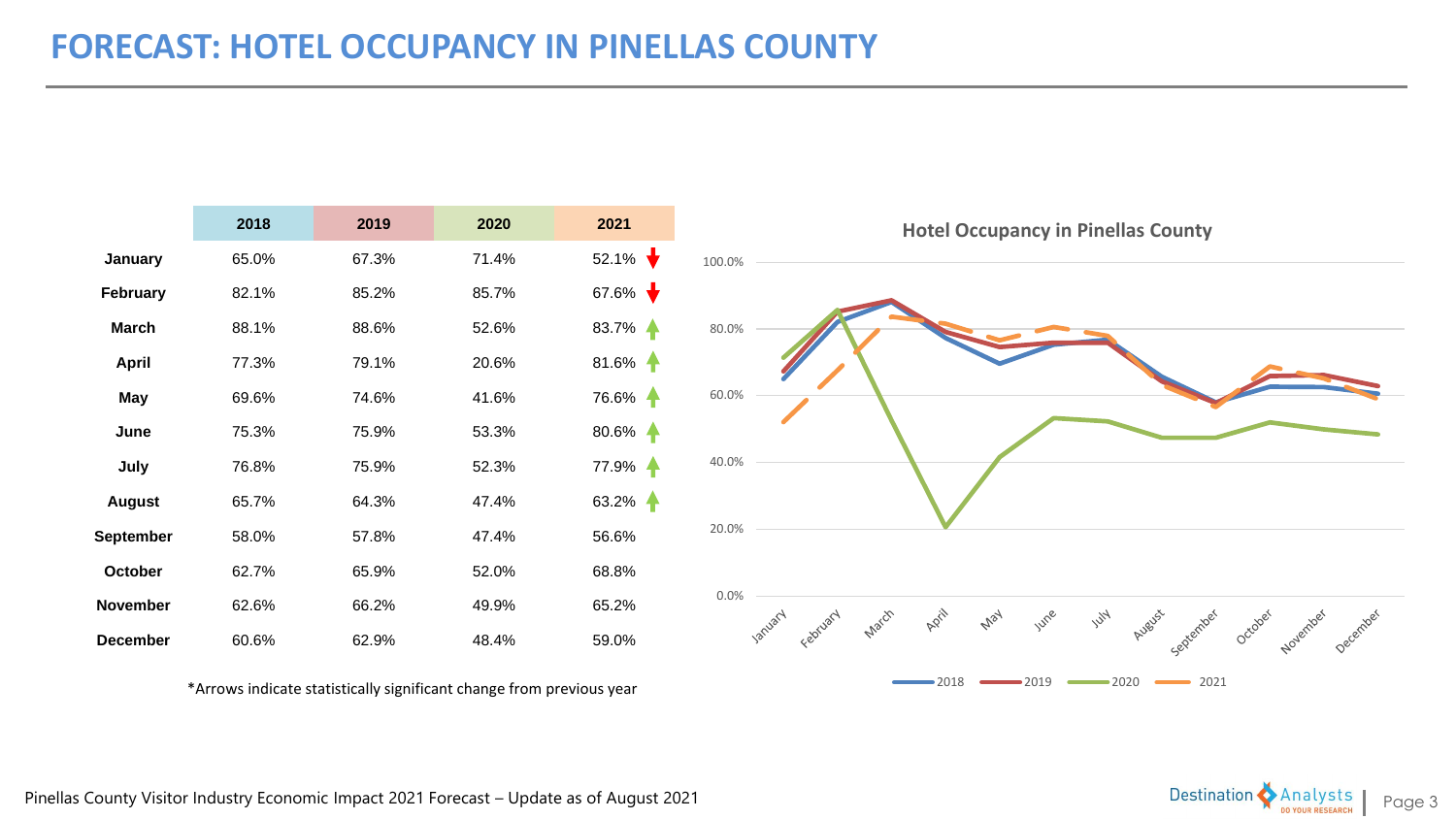# **FORECAST: OVERALL VISITOR VOLUME TO PINELLAS COUNTY**

|                  | 2018      | 2019      | 2020      | 2021                         |
|------------------|-----------|-----------|-----------|------------------------------|
| January          | 1,317,788 | 1,325,998 | 1,504,555 | $\mathbf \bullet$<br>978,903 |
| <b>February</b>  | 1,497,416 | 1,295,842 | 1,427,153 | 1,113,149                    |
| <b>March</b>     | 1,957,701 | 1,536,952 | 1,169,301 | 1,412,075                    |
| <b>April</b>     | 1,441,142 | 1,514,030 | 278,328   | 1,369,254                    |
| May              | 1,322,249 | 1,315,797 | 556,629   | 1,246,469                    |
| June             | 1,295,844 | 1,452,636 | 720,173   | $1,351,232$ $\uparrow$       |
| July             | 1,459,694 | 1,366,187 | 1,371,133 | 1,292,679                    |
| <b>August</b>    | 1,210,129 | 1,140,690 | 1,133,780 | 1,095,357                    |
| <b>September</b> | 971,268   | 1,102,292 | 1,069,845 | 988,929                      |
| October          | 1,051,217 | 1,159,524 | 1,099,685 | 1,271,862                    |
| <b>November</b>  | 997,392   | 1,027,496 | 1,101,719 | 1,198,131                    |
| <b>December</b>  | 1,014,580 | 1,054,163 | 1,108,856 | 1,106,321                    |

\*Arrows indicate statistically significant change from previous year



Pinellas County Visitor Industry Economic Impact 2021 Forecast – Update as of August 2021 Page 1 Destination Conservation Conservation Conservation Conservation Conservation Conservation Conservation Conservation Conservat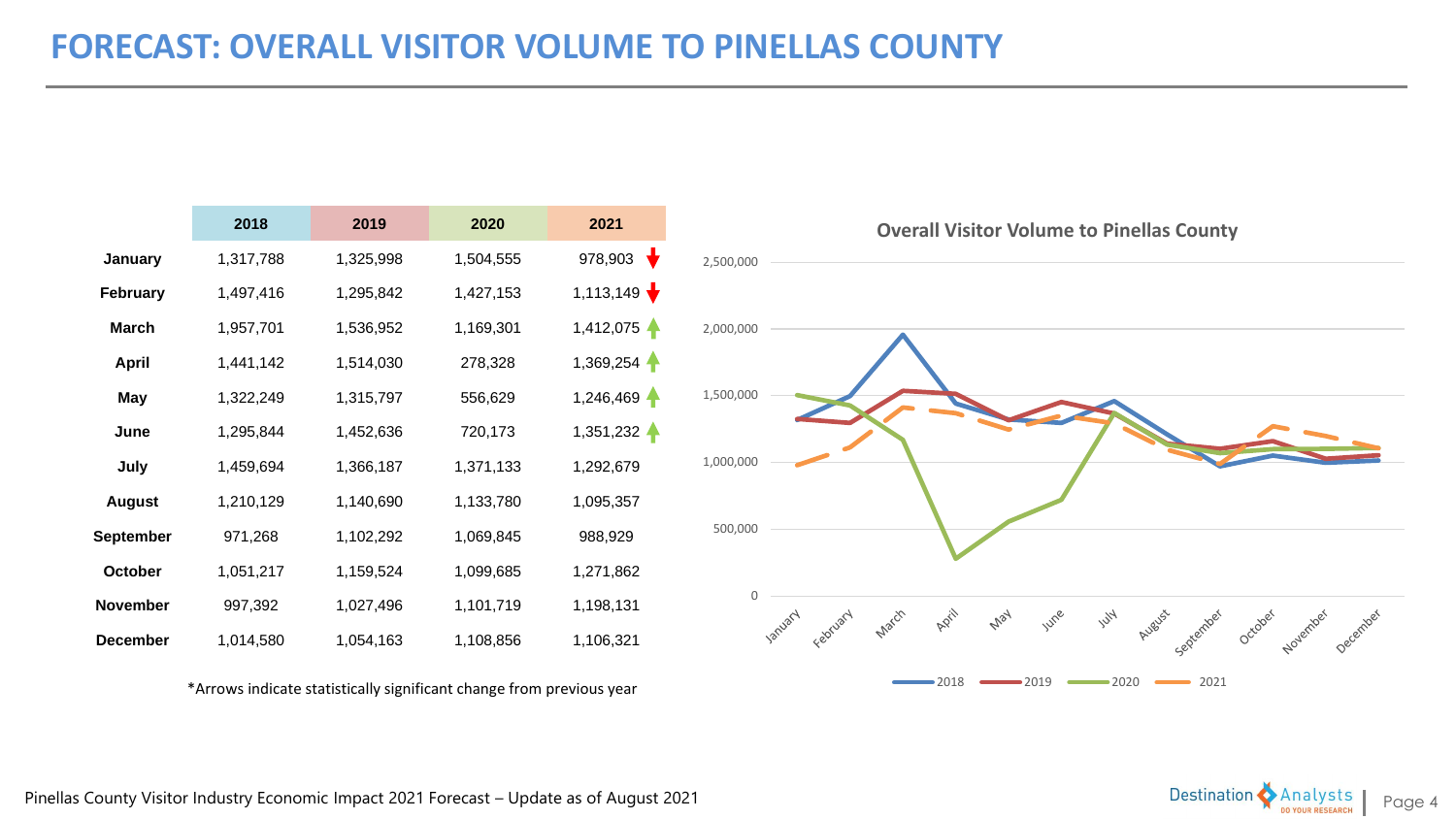# **FORECAST: TOTAL ECONOMIC IMPACT OF TOURISM IN PINELLAS COUNTY**



Pinellas County Visitor Industry Economic Impact 2021 Forecast – Update as of August 2021 Page 1 Page 5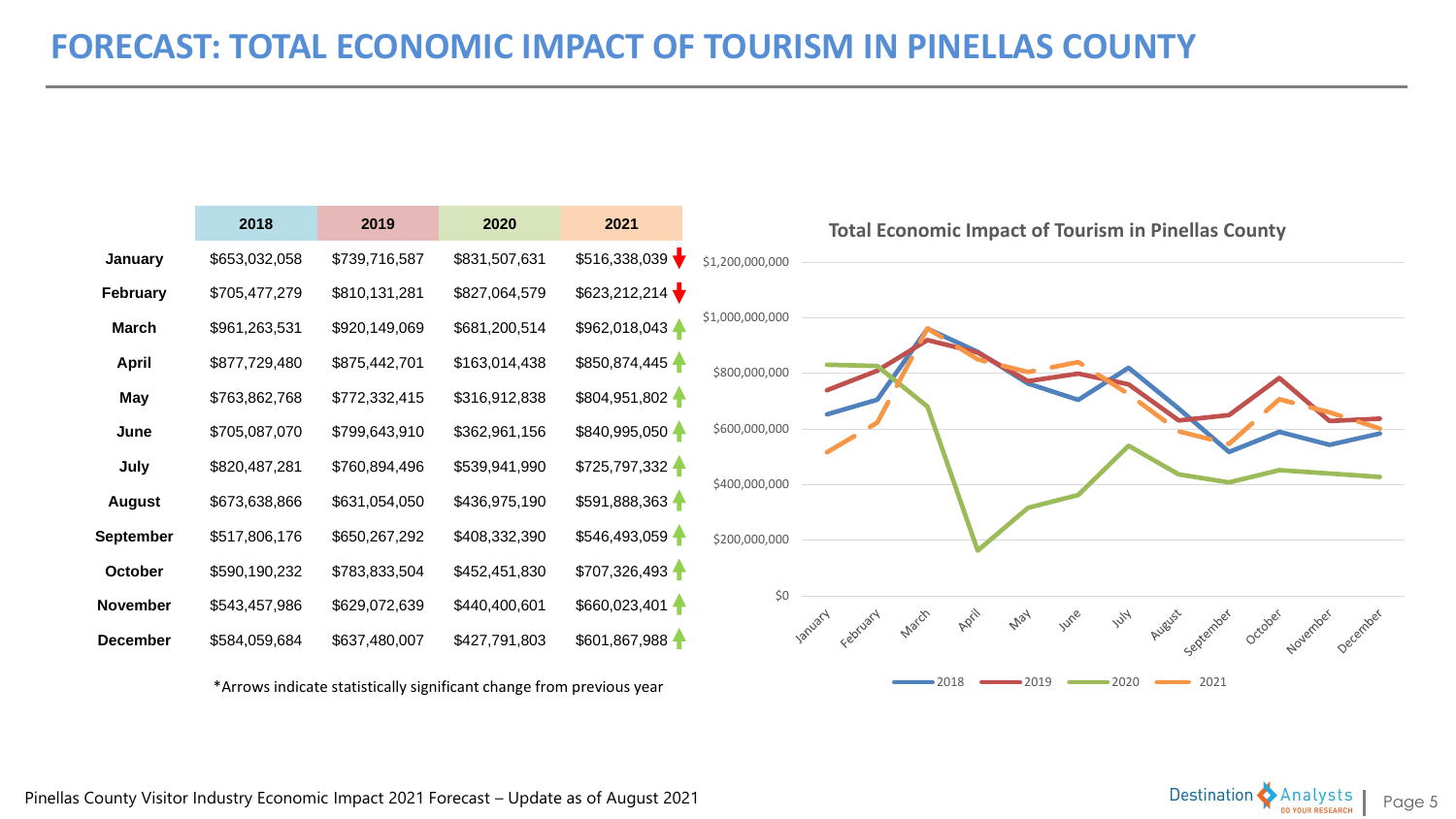## **FORECAST: DIRECT VISITOR SPENDING IN PINELLAS COUNTY**

|                  | 2018          | 2019          | 2020          | 2021               |
|------------------|---------------|---------------|---------------|--------------------|
| January          | \$409,091,070 | \$484,714,158 | \$510,035,416 | \$317,215,107      |
| <b>February</b>  | \$436,543,738 | \$516,194,500 | \$502,981,580 | \$378,160,441<br>◆ |
| <b>March</b>     | \$597,186,742 | \$596,035,411 | \$415,215,372 | \$582,902,641      |
| <b>April</b>     | \$549,456,344 | \$528,499,413 | \$98,679,651  | \$519,025,570      |
| <b>May</b>       | \$481,573,740 | \$467,322,163 | \$190,998,331 | \$489,011,274      |
| June             | \$444,378,809 | \$481,356,011 | \$222,985,319 | \$511,896,891      |
| July             | \$502,583,320 | \$458,348,933 | \$326,617,627 | \$438,732,353      |
| <b>August</b>    | \$414,000,098 | \$380,621,829 | \$265,983,922 | \$360,418,094      |
| <b>September</b> | \$318,767,769 | \$402,239,540 | \$250,945,855 | \$335,297,219      |
| October          | \$361,943,747 | \$491,281,492 | \$287,280,922 | \$447,382,082      |
| <b>November</b>  | \$331,613,372 | \$389,753,999 | \$276,298,064 | \$409,365,725      |
| <b>December</b>  | \$357,828,866 | \$395,986,491 | \$270,848,933 | \$377,605,280      |

\*Arrows indicate statistically significant change from previous year



Pinellas County Visitor Industry Economic Impact 2021 Forecast – Update as of August 2021 Page 6 **Page 1999** Page 6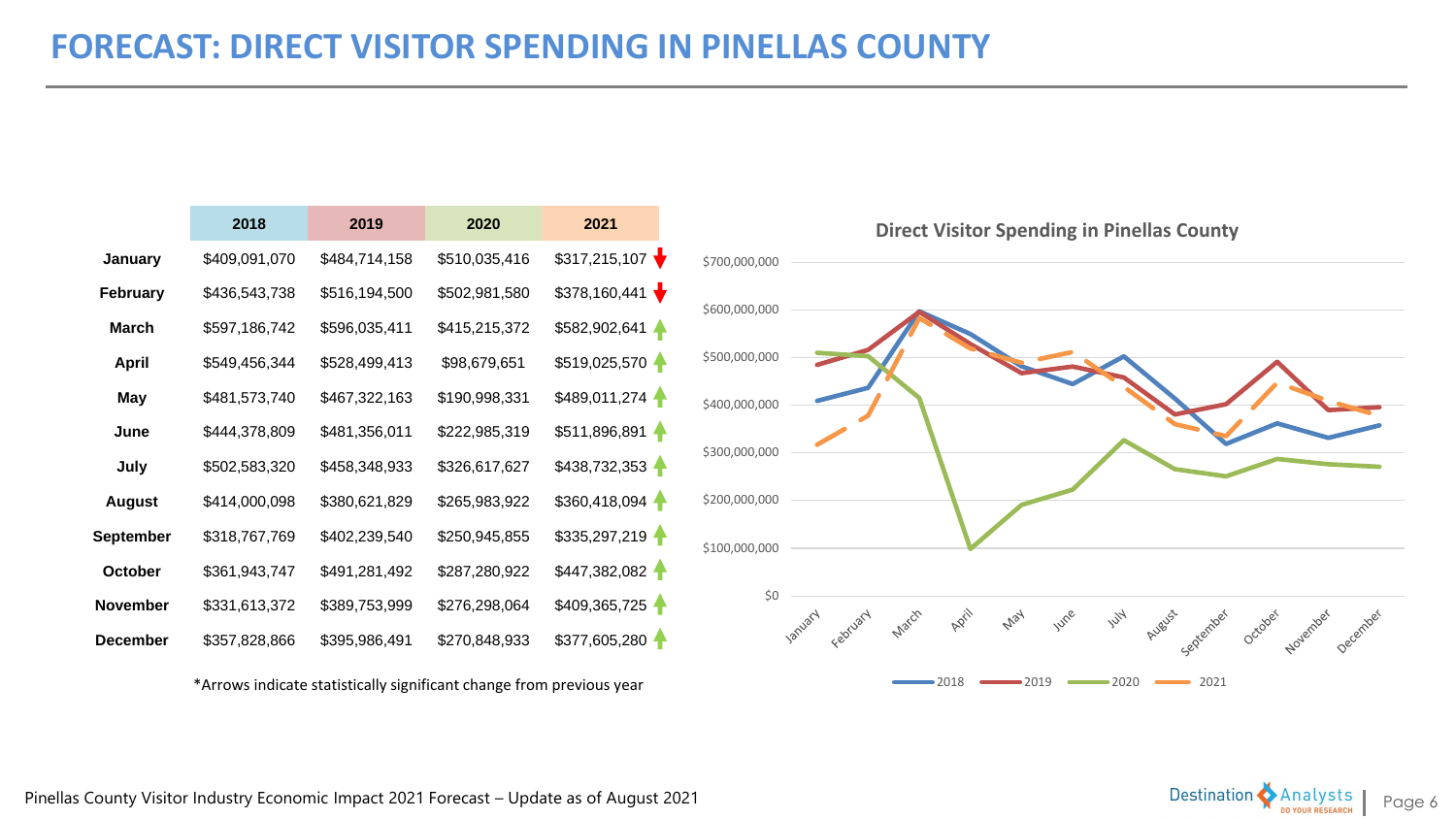# **FORECAST: TOTAL TAX COLLECTIONS FOR PINELLAS COUNTY**